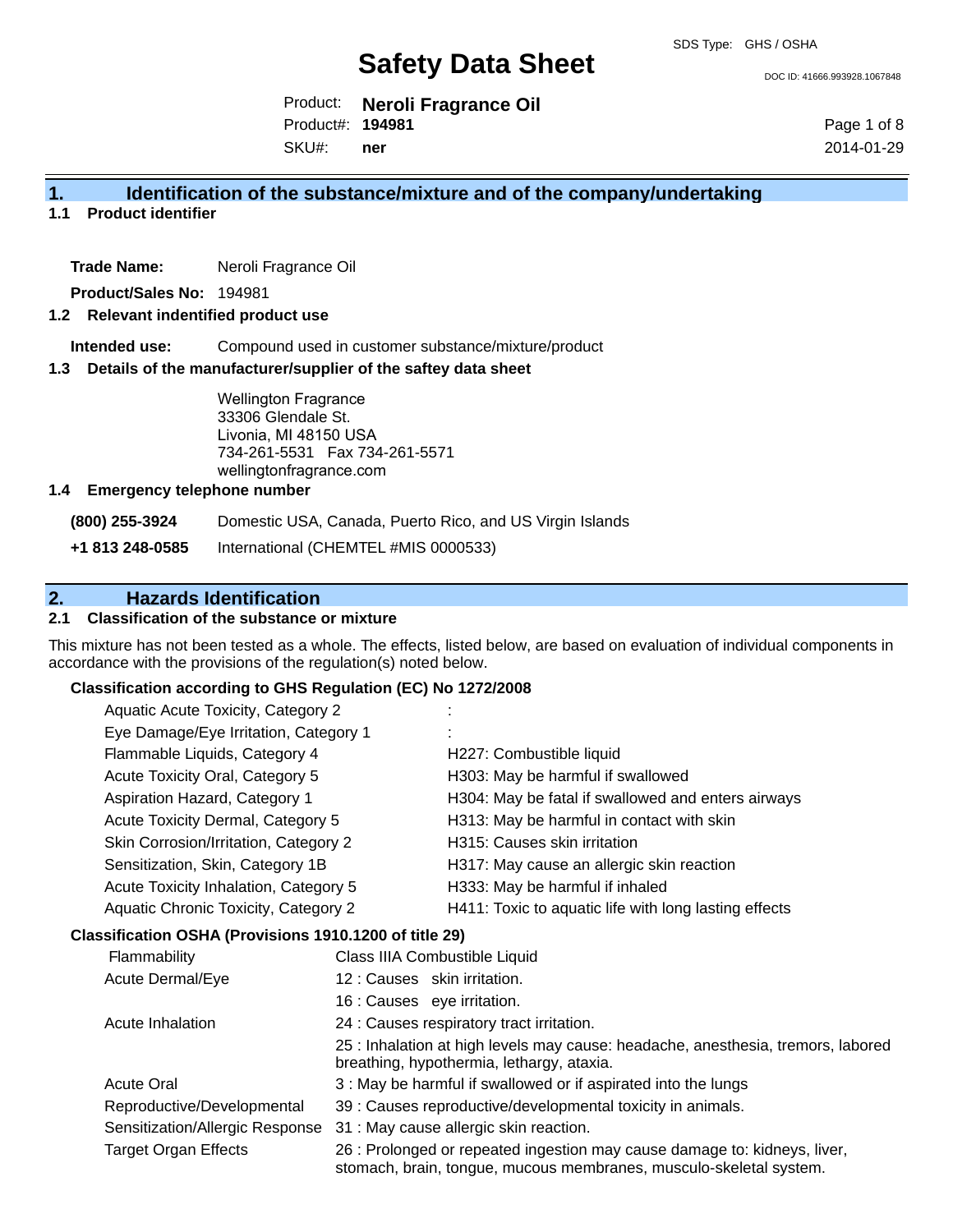DOC ID: 41666.993928.1067848

|                  | Product: Neroli Fragrance Oil |
|------------------|-------------------------------|
| Product#: 194981 |                               |

SKU#: **ner** Page 2 of 8 2014-01-29

Carcinogenicity This mixture contains ingredients identified as carcinogens, at 0.1% or greater, by the following:None [X] ACGIH [ ] IARC [ ] NTP [ ] OSHA [ ]

#### **2.2 Label elements**

## **Labelling (REGULATION (EC) No 1272/2008)**

**Hazard pictograms**



## **Signal Word: Danger, Warning**

#### **Hazard statments**

| H <sub>22</sub> 7 | Combustible liquid                              |
|-------------------|-------------------------------------------------|
| H <sub>303</sub>  | May be harmful if swallowed                     |
| H304              | May be fatal if swallowed and enters airways    |
| H313              | May be harmful in contact with skin             |
| H315              | Causes skin irritation                          |
| H317              | May cause an allergic skin reaction             |
| H333              | May be harmful if inhaled                       |
| H411              | Toxic to aquatic life with long lasting effects |

### **Precautionary Statements**

#### **Prevention:**

|     | P <sub>235</sub>     | Keep cool                                                                                                                             |
|-----|----------------------|---------------------------------------------------------------------------------------------------------------------------------------|
|     | P <sub>264</sub>     | Wash hands thoroughly after handling                                                                                                  |
|     | P272                 | Contaminated work clothing should not be allowed out of the workplace                                                                 |
|     | P273                 | Avoid release to the environment                                                                                                      |
|     | <b>Response:</b>     |                                                                                                                                       |
|     | P301 + P310 + P331   | IF SWALLOWED: Immediately call a POISON CENTER or doctor/physician Do NOT<br>induce vomiting                                          |
|     | $P302 + P352$        | IF ON SKIN: Wash with soap and water                                                                                                  |
|     | $P304 + P312$        | IF INHALED: Call a POISON CENTER or doctor/physician if you feel unwell                                                               |
|     | $P305 + P351 + P338$ | IF IN EYES: Rinse cautiously with water for several minutes Remove contact lenses if<br>present and easy to do. continue rinsing      |
|     | P310                 | Immediately call a POISON CENTER or doctor/physician                                                                                  |
|     | P312                 | Call a POISON CENTER or doctor/physician if you feel unwell                                                                           |
|     | $P333 + P313$        | If skin irritation or a rash occurs: Get medical advice/attention                                                                     |
|     | P362                 | Take off contaminated clothing and wash before reuse                                                                                  |
|     | P363                 | Wash contaminated clothing before reuse                                                                                               |
|     | P370 + P378          | In case of fire: Use Carbon dioxide (CO2), Dry chemical, or Foam for extinction. Do not use<br>a direct water jet on burning material |
|     | P391                 | <b>Collect Spillage</b>                                                                                                               |
| 2.3 | <b>Other Hazards</b> |                                                                                                                                       |

# **no data available**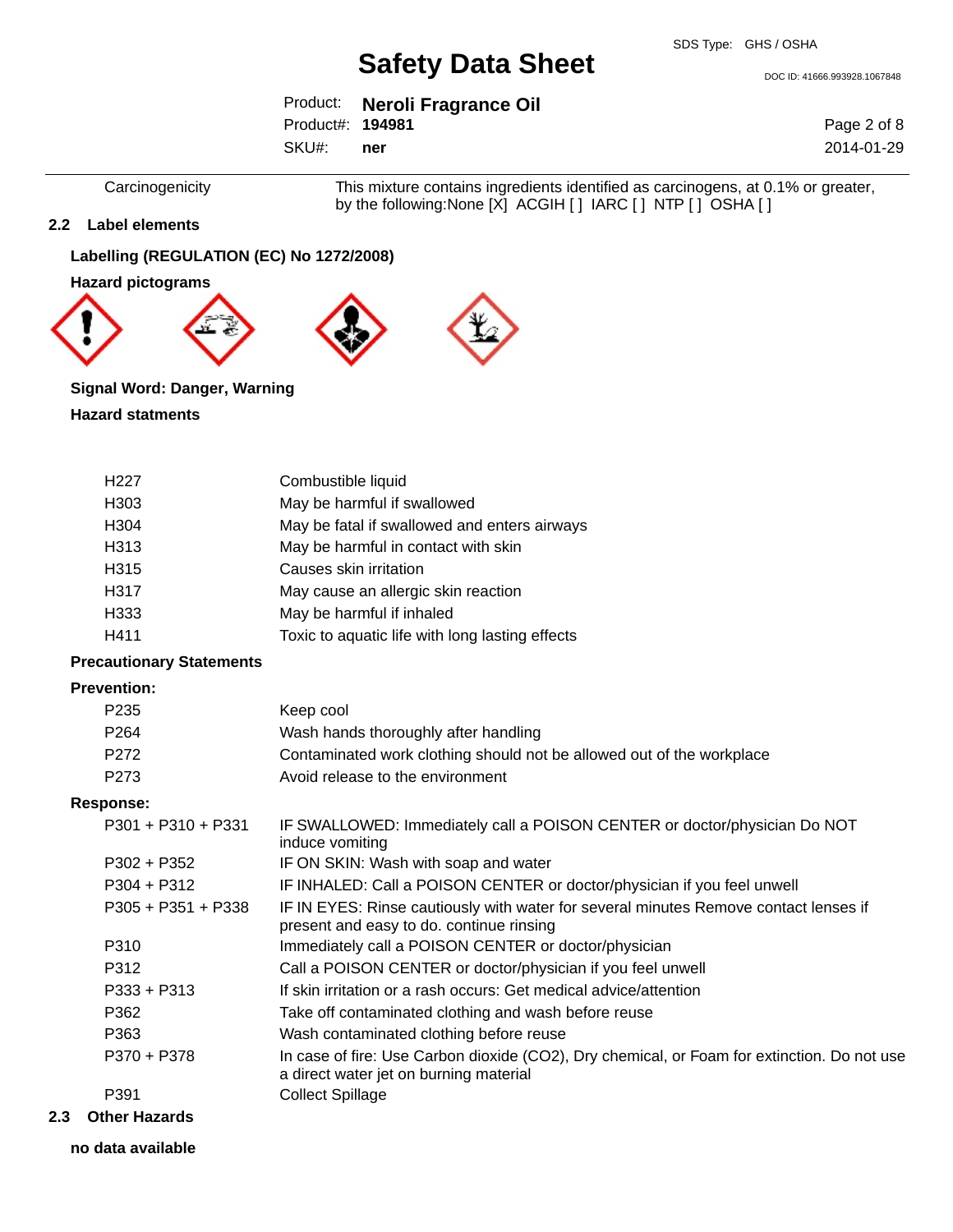DOC ID: 41666.993928.1067848

Product: **Neroli Fragrance Oil** SKU#: Product#: **194981 ner**

Page 3 of 8 2014-01-29

# **3. Composition/Information on Ingredients**

#### **3.1 Mixtures**

This product is a complex mixture of ingredients, which contains among others the following substance(s), presenting a health or environmental hazard within the meaning of the UN Globally Harmonized System of Classification and Labeling of Chemicals (GHS):

| CAS#<br>Ingredient          | EC#                                        | Conc.<br>Range                                       | <b>GHS Classification</b>                                             | <b>OSHA Classification</b> |
|-----------------------------|--------------------------------------------|------------------------------------------------------|-----------------------------------------------------------------------|----------------------------|
| 78-70-6                     | 201-134-4                                  | 10 - 20 %                                            | H227; H303; H315; H319                                                | 12, 26                     |
| Linalool                    |                                            |                                                      |                                                                       |                            |
| $60 - 12 - 8$               | 200-456-2                                  | 10 - 20 %                                            | H302; H313; H316; H319                                                | 11, 15, 3                  |
| phenethyl alcohol           |                                            |                                                      |                                                                       |                            |
| 8016-44-2                   | 277-143-2                                  | 10 - 20 %                                            | H227; H315; H411                                                      | 12, 16, 31                 |
|                             | Petitgrain Paraguay oil                    |                                                      |                                                                       |                            |
| 68647-72-3                  | 232-433-8                                  | $5 - 10%$                                            | H226; H304; H315; H317; H410                                          | 12, 3, 31                  |
|                             | Citrus aurantium var. dulcis               |                                                      |                                                                       |                            |
| 8008-57-9                   | 232-433-8                                  | $5 - 10%$                                            | H226; H304; H315; H410                                                | 12, 3, 31                  |
|                             | Citrus aurantium dulcis (Orange) oil       |                                                      |                                                                       |                            |
| 115-95-7                    | 204-116-4                                  | $5 - 10%$                                            | H227; H315; H319                                                      |                            |
| Linalyl acetate<br>140-11-4 | 205-399-7                                  | $5 - 10%$                                            | H227; H303; H316                                                      | 15, 25, 26, 31, 39         |
| Benzyl acetate              |                                            |                                                      |                                                                       |                            |
| $98 - 55 - 5$               | 202-680-6                                  | $5 - 10%$                                            | H227; H303; H315; H319                                                | 11, 15, 23                 |
| alpha-Terpineol             |                                            |                                                      |                                                                       |                            |
| 134-20-3                    | 205-132-4                                  | $2 - 5%$                                             | H303; H316; H319                                                      | 11, 15                     |
| Methyl anthranilate         |                                            |                                                      |                                                                       |                            |
| 106-24-1                    | 203-377-1                                  | $2 - 5%$                                             | H303; H315                                                            | 11, 15, 31                 |
| Geraniol                    |                                            |                                                      |                                                                       |                            |
| $100 - 51 - 6$              | 202-859-9                                  | $2 - 5%$                                             | H302; H313; H319; H332                                                | 11, 15, 23, 25, 31         |
| <b>Benzyl Alcohol</b>       |                                            |                                                      |                                                                       |                            |
| 8007-35-0                   | 232-357-5                                  | $2 - 5%$                                             | H316; H411                                                            | 11                         |
| Terpineol acetate           |                                            |                                                      |                                                                       |                            |
| 127-91-3                    | 204-872-5                                  | $2 - 5%$                                             | H226; H304; H315; H317                                                | 11, 15, 24, 25, 31         |
| ß-Pinene                    |                                            |                                                      |                                                                       |                            |
| $93 - 04 - 9$               | 202-213-6                                  | $2 - 5%$                                             | H302                                                                  | 3                          |
|                             |                                            |                                                      | 2-Methoxynaphthalene (beta-Naphthyl methyl ether, Nerolin, Yara Yara) |                            |
| 105-87-3<br>Geranyl acetate | 203-341-5                                  | $2 - 5%$                                             | H315; H317; H412                                                      | 11, 15                     |
| 89-43-0                     | 201-908-1                                  | $2 - 5%$                                             | H316                                                                  |                            |
|                             |                                            | Hydroxycitronellal-methyl anthranilate (Schiff base) |                                                                       |                            |
| 106-25-2                    | 203-378-7                                  | $1 - 2%$                                             | H303; H315; H317; H319                                                | 15                         |
| Nerol                       |                                            |                                                      |                                                                       |                            |
| 7212-44-4                   | 230-597-5                                  | $1 - 2%$                                             | H316; H319; H410                                                      |                            |
|                             | 1,6,10-Dodecatrien-3-ol, 3,7,11-trimethyl- |                                                      |                                                                       |                            |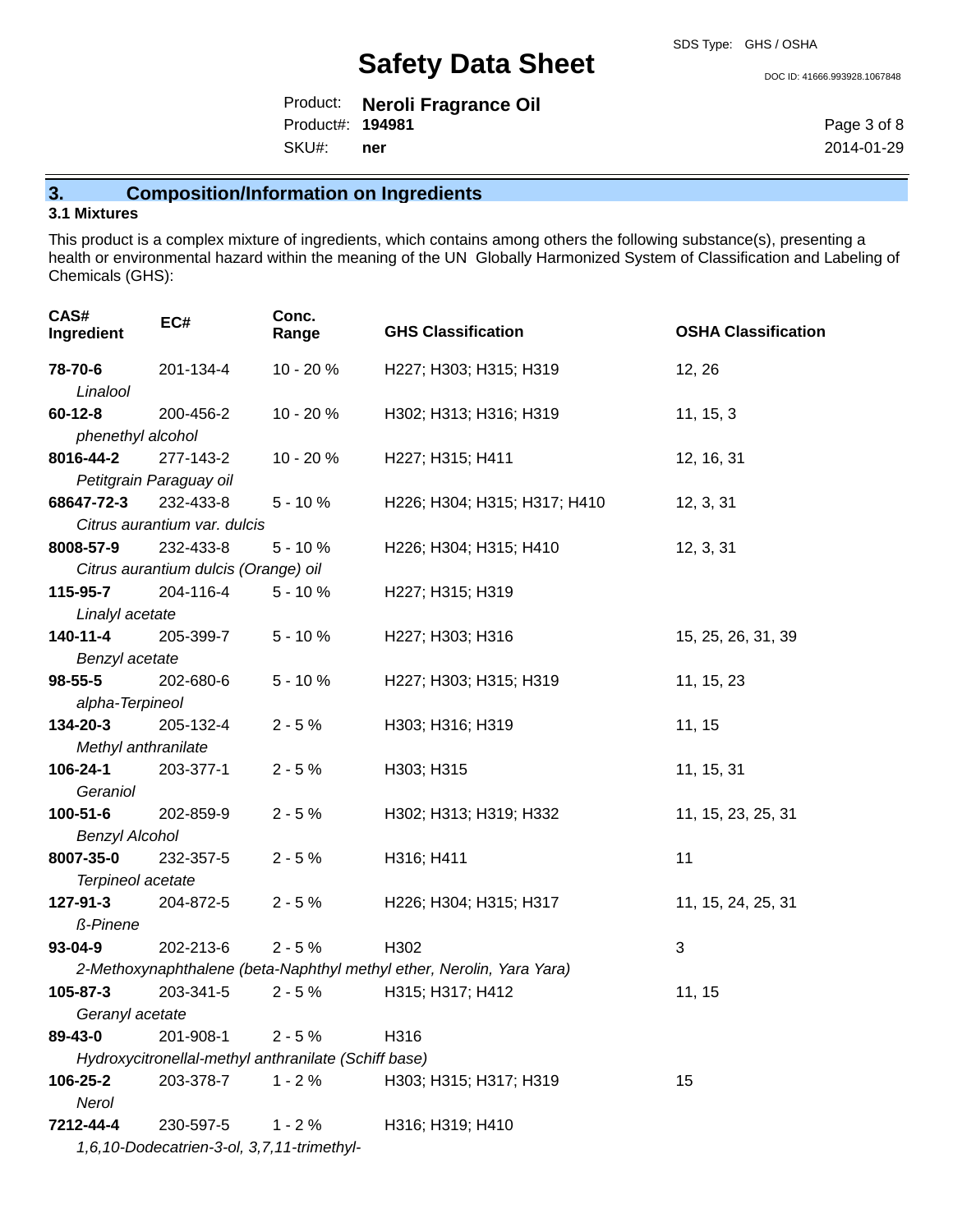SDS Type: GHS / OSHA

|                                |                                                          |                       |                                                                                                               | DOC ID: 41666.993928.1067848 |
|--------------------------------|----------------------------------------------------------|-----------------------|---------------------------------------------------------------------------------------------------------------|------------------------------|
|                                |                                                          | Product:<br>Product#: | <b>Neroli Fragrance Oil</b><br>194981                                                                         | Page 4 of 8                  |
|                                |                                                          | SKU#:                 | ner                                                                                                           | 2014-01-29                   |
| CAS#<br>Ingredient             | EC#                                                      | Conc.<br>Range        | <b>GHS Classification</b>                                                                                     | <b>OSHA Classification</b>   |
| $93 - 18 - 5$                  | 202-226-7                                                | $1 - 2%$              | H303; H315; H319; H411                                                                                        | 11, 15                       |
|                                | beta-Naphthyl ethyl ether (Nerolin Bromelia)             |                       |                                                                                                               |                              |
| 107-75-5<br>Hydroxycitronellal | 203-518-7                                                | $1 - 2 \%$            | H317; H319                                                                                                    | 11, 15, 31                   |
| 106-22-9<br><b>Citronellol</b> | 203-375-0                                                | $1 - 2%$              | H303; H313; H315; H317; H319                                                                                  | 11, 15                       |
|                                | See Section 16 for full text of GHS classification codes |                       |                                                                                                               |                              |
|                                | Total Hydrocarbon Content (% $w/w$ ) = 17.46             |                       |                                                                                                               |                              |
|                                |                                                          |                       |                                                                                                               |                              |
| 4.                             | <b>First Aid Measures</b>                                |                       |                                                                                                               |                              |
| 4.1                            | <b>Description of first aid measures</b>                 |                       |                                                                                                               |                              |
| Inhalation:                    |                                                          |                       | Remove from exposure site to fresh air and keep at rest.<br>Obtain medical advice.                            |                              |
| <b>Eye Exposure:</b>           |                                                          |                       | Flush immediately with water for at least 15 minutes.<br>Contact physician if symptoms persist.               |                              |
| <b>Skin Exposure:</b>          |                                                          |                       | Remove contaminated clothes. Wash thoroughly with water (and soap).<br>Contact physician if symptoms persist. |                              |
| Ingestion:                     |                                                          |                       | Rinse mouth with water and obtain medical advice.                                                             |                              |
| 4.2                            |                                                          |                       | Most important symptoms and effects, both acute and delayed                                                   |                              |
| Symptoms:                      |                                                          |                       | no data available                                                                                             |                              |
| <b>Risks:</b>                  |                                                          |                       | Refer to Section 2.2 "Hazard Statements"                                                                      |                              |

**4.3 Indication of any immediate medical attention and special treatment needed**

Treatment: Treatment: Treatment: Refer to Section 2.2 "Response"

| 5.<br><b>Fire-Fighting measures</b>                            |                                                   |
|----------------------------------------------------------------|---------------------------------------------------|
| <b>Extinguishing media</b><br>5.1                              |                                                   |
| Suitable:                                                      | Carbon dioxide (CO2), Dry chemical, Foam          |
| Unsuitable                                                     | Do not use a direct water jet on burning material |
| Special hazards arising from the substance or mixture<br>5.2   |                                                   |
| During fire fighting:<br><b>Advice for firefighters</b><br>5.3 | Water may be ineffective                          |
| <b>Further information:</b>                                    | Standard procedure for chemical fires             |

# **6. Accidental Release Measures**

# **6.1 Personal precautions, protective equipment and emergency procedures**

Avoid inhalation and contact with skin and eyes. A self-contained breathing apparatus is recommended in case of a major spill.

#### **6.2 Environmental precautions**

Keep away from drains, soil, and surface and groundwater.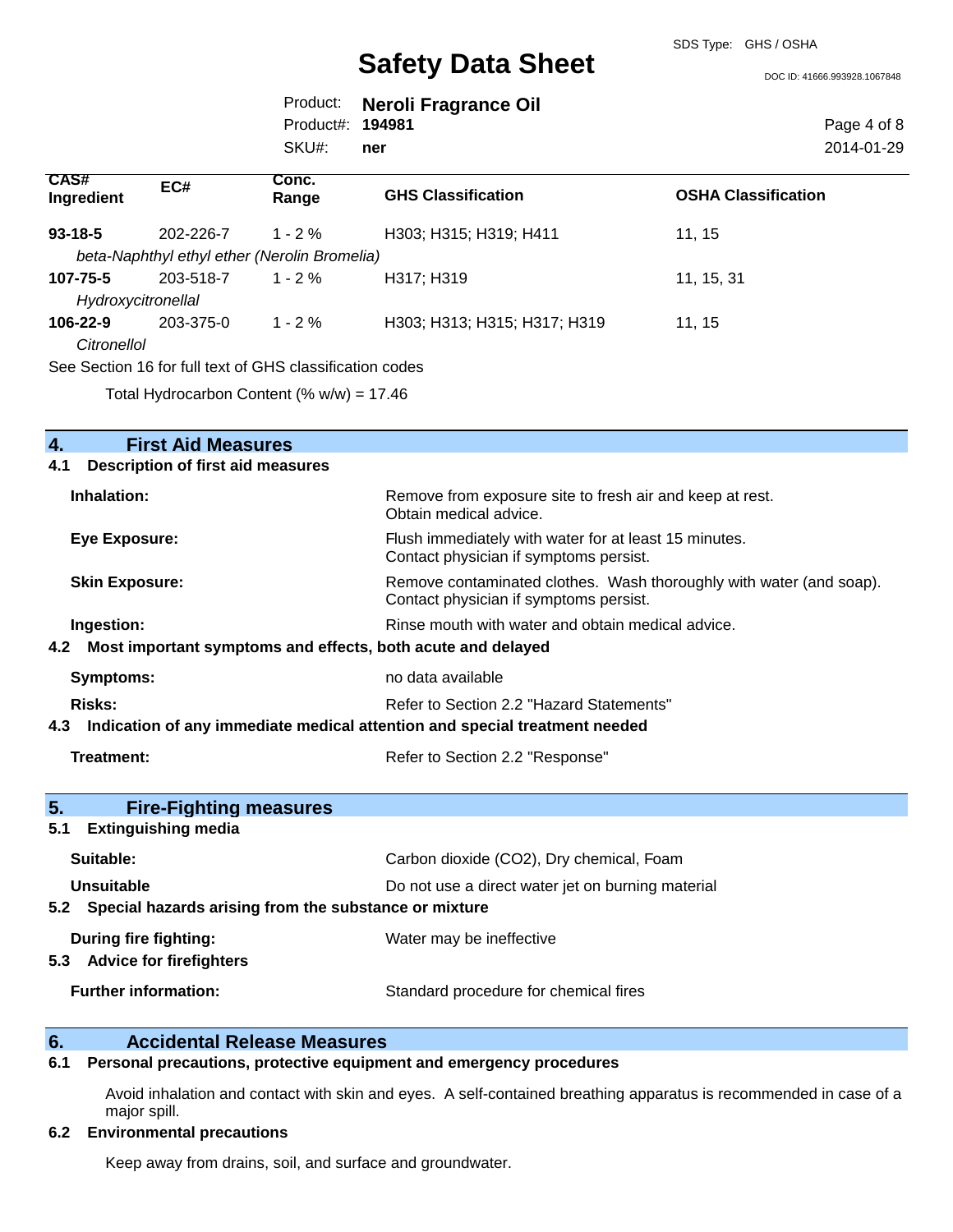DOC ID: 41666.993928.1067848

Product: **Neroli Fragrance Oil** Product#: **194981**

SKU#: **ner** Page 5 of 8 2014-01-29

#### **6.3 Methods and materials for containment and cleaning up**

Clean up spillage promptly. Remove ignition sources. Provide adequate ventilation. Avoid excessive inhalation of vapors. Gross spillages should be contained by use of sand or inert powder and disposed of according to the local regulations.

#### **6.4 Reference to other sections**

Not Applicable

#### **7. Handling and Storage**

#### **7.1 Precautions for safe handling**

Apply according to good manufacturing and industrial hygiene practices with proper ventilation. Do not drink, eat or smoke while handling. Respect good personal hygiene.

#### **7.2 Conditions for safe storage, including any incompatibilities**

Store in a cool, dry and ventilated area away from heat sources and protected from light in tightly closed original container. Avoid plastic and uncoated metal container. Keep air contact to a minimum.

#### **7.3 Specific end uses**

No information available

### **8. Exposure Controls/Personal Protection**

#### **8.1 Control parameters**

| <b>Exposure Limits:</b> |  |
|-------------------------|--|
|-------------------------|--|

| <b>Component</b>             |                              | <b>ACGIH</b> | ACGIH<br>TWA ppm STEL ppm TWA ppm STEL ppm | OSHA | OSHA |
|------------------------------|------------------------------|--------------|--------------------------------------------|------|------|
| 140-11-4                     | Benzyl acetate               | 10           |                                            |      |      |
| $127 - 91 - 3$               | <b>ß-Pinene</b>              | 20           |                                            |      |      |
| <b>Engineering Controls:</b> | Use local exhaust as needed. |              |                                            |      |      |

#### **8.2 Exposure controls - Personal protective equipment**

| Eye protection:                | Tightly sealed goggles, face shield, or safety glasses with brow guards and side shields, etc.<br>as may be appropriate for the exposure |
|--------------------------------|------------------------------------------------------------------------------------------------------------------------------------------|
| <b>Respiratory protection:</b> | Avoid excessive inhalation of concentrated vapors. Apply local ventilation where appropriate.                                            |
| <b>Skin protection:</b>        | Avoid Skin contact. Use chemically resistant gloves as needed.                                                                           |

### **9. Physical and Chemical Properties**

#### **9.1 Information on basic physical and chemical properties**

| Appearance:            | Conforms to Standard        |
|------------------------|-----------------------------|
| Odor:                  | <b>Conforms to Standard</b> |
| Color:                 | Yellow                      |
| <b>Viscosity:</b>      | Liquid                      |
| <b>Freezing Point:</b> | Not determined              |
| <b>Boiling Point:</b>  | Not determined              |
| <b>Melting Point:</b>  | Not determined              |
| <b>Flashpoint:</b>     | 150 F (65.56 C)             |
| Auto flammability:     | Not determined              |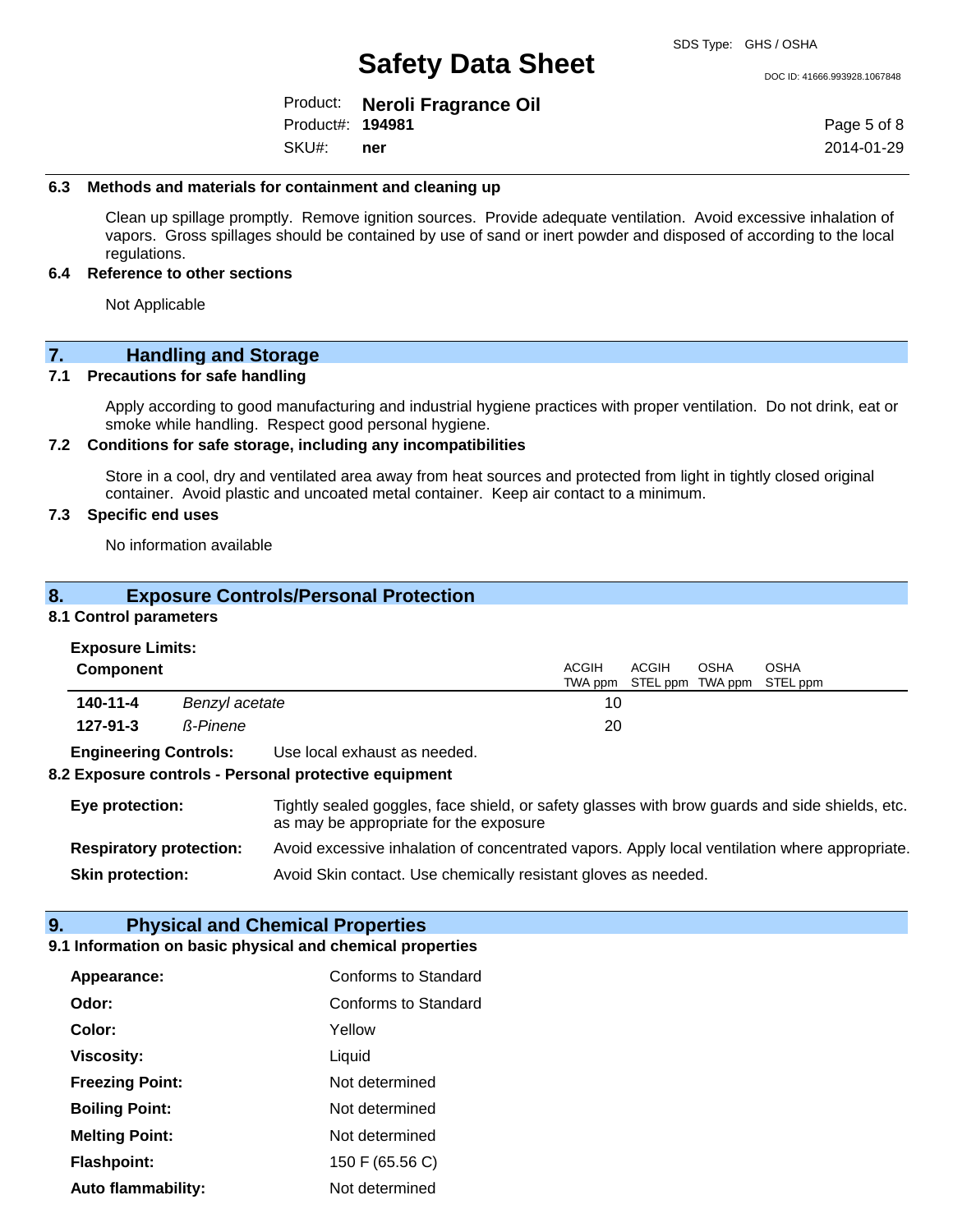DOC ID: 41666.993928.1067848

|                  | Product: Neroli Fragrance Oil |
|------------------|-------------------------------|
| Product#: 194981 |                               |
| SKU#: ner        |                               |

Page 6 of 8 2014-01-29

| <b>Explosive Properties:</b> | None Expected |  |
|------------------------------|---------------|--|
| <b>Oxidizing properties:</b> | None Expected |  |
| Vapor Pressure (mmHg@20 C):  | 0.2699        |  |
| %VOC:                        | 33.4002       |  |
| Specific Gravity @ 25 C:     | 0.9290        |  |
| Density @ 25 C:              | 0.9260        |  |
| Refractive Index @ 25 C:     | 1.4870        |  |
| Soluble in:                  | OII.          |  |

# **10. Stability and Reactivity**

| 10.1 Reactivity                         | None                                               |
|-----------------------------------------|----------------------------------------------------|
| <b>10.2 Chemical stability</b>          | Stable                                             |
| 10.3 Possibility of hazardous reactions | None known                                         |
| 10.4 Conditions to avoid                | None known                                         |
| 10.5 Incompatible materials             | Strong oxidizing agents, strong acids, and alkalis |
| 10.6 Hazardous decomposition products   | None known                                         |

## **11. Toxicological Information**

| <b>11.1 Toxicological Effects</b>                  |                                                          |
|----------------------------------------------------|----------------------------------------------------------|
| <b>Acute toxicity - Oral</b>                       | (LD50: 3,497.85) May be harmful if swallowed             |
| <b>Acute toxicity - Dermal</b>                     | (LD50: 2,582.56) May be harmful in contact with skin     |
| <b>Acute toxicity - Inhalation</b>                 | (LC50: 29.10) May be harmful if inhaled                  |
| <b>Skin corrosion / irritation</b>                 | Causes skin irritation                                   |
| Serious eye damage / irritation                    |                                                          |
| <b>Respiratory sensitization</b>                   | Not classified - the classification criteria are not met |
| <b>Skin sensitization</b>                          | May cause an allergic skin reaction                      |
| <b>Germ cell mutagenicity</b>                      | Not classified - the classification criteria are not met |
| Carcinogenicity                                    | Not classified - the classification criteria are not met |
| <b>Reproductive toxicity</b>                       | Not classified - the classification criteria are not met |
| Specific target organ toxicity - single exposure   | Not classified - the classification criteria are not met |
| Specific target organ toxicity - repeated exposure | Not classified - the classification criteria are not met |
| <b>Aspiration hazard</b>                           | May be fatal if swallowed and enters airways             |
|                                                    |                                                          |

# **12. Ecological Information**

**12.1 Toxicity**

**Acute acquatic toxicity Toxicity Data on soil no data available no data available** 

**Chronic acquatic toxicity Toxic to aquatic life with long lasting effects**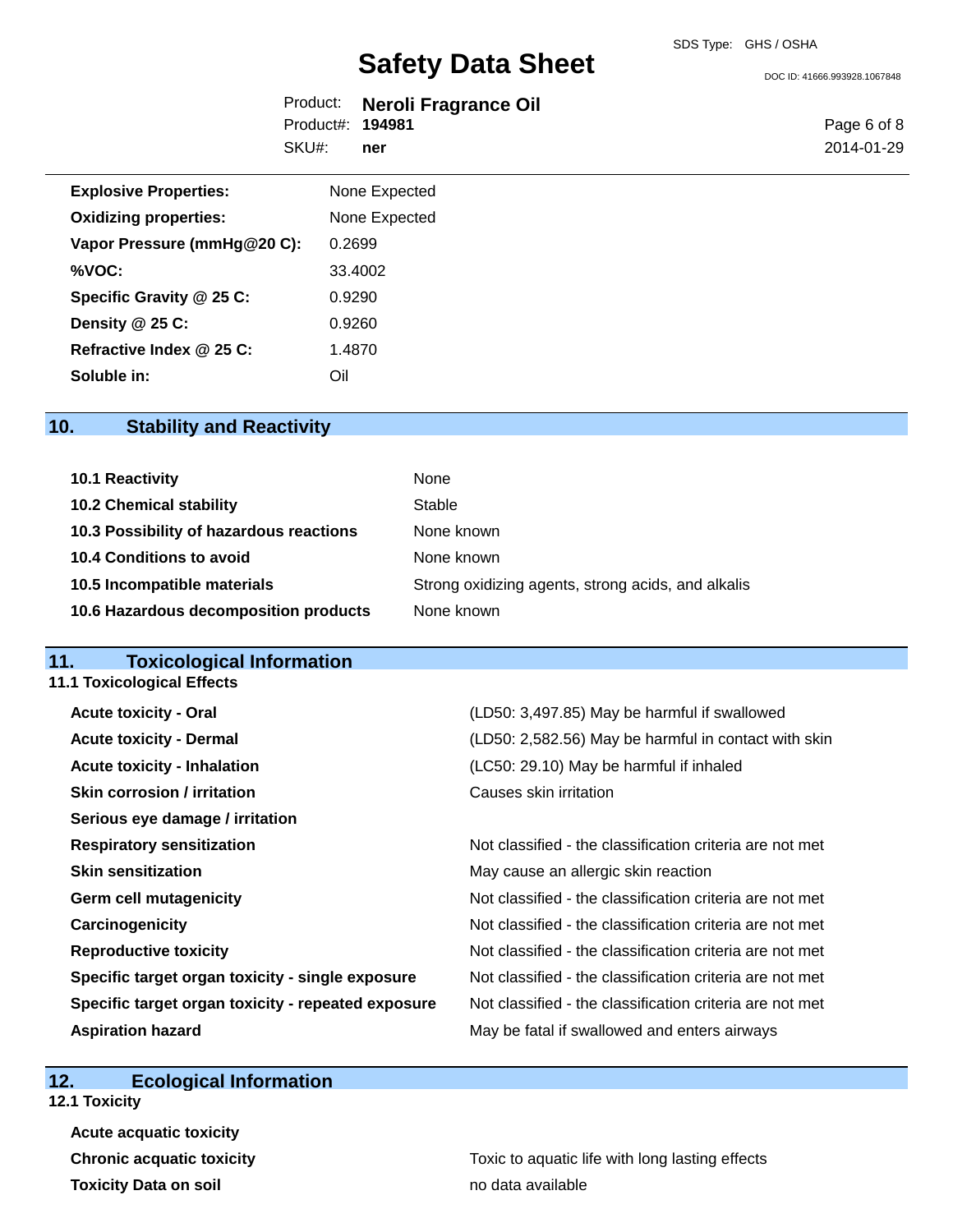DOC ID: 41666.993928.1067848

|                  | Product: Neroli Fragrance Oil |
|------------------|-------------------------------|
| Product#: 194981 |                               |
| SKU#: ner        |                               |

Page 7 of 8 2014-01-29

| <b>Toxicity on other organisms</b> | no data available |  |
|------------------------------------|-------------------|--|
|                                    |                   |  |
| 12.2 Persistence and degradability | no data available |  |
| 12.3 Bioaccumulative potential     | no data available |  |
| 12.4 Mobility in soil              | no data available |  |
| 12.5 Other adverse effects         | no data available |  |

#### **13. Disposal Conditions**

#### **13.1 Waste treatment methods**

Do not allow product to reach sewage systems. Dispose of in accordance with all local and national regulations. Send to a licensed waste management company.The product should not be allowed to enter drains, water courses or the soil. Do not contaminate ponds, waterways or ditches with chemical or used container.

# **14. Transport Information**

| <b>Regulator</b><br>U.S. DOT (Non-Bulk)<br><b>Chemicals NOI</b>       |            | <b>Class</b>                                                 | <b>Pack Group</b><br><b>Sub Risk</b><br>Not Regulated - Not Dangerous Goods |  | UN-nr.        |
|-----------------------------------------------------------------------|------------|--------------------------------------------------------------|-----------------------------------------------------------------------------|--|---------------|
| <b>ADR/RID (International Road/Rail)</b>                              |            |                                                              |                                                                             |  |               |
| <b>Environmentally Hazardous</b><br>Liquid, n.o.s.                    | Substance, | 9                                                            | $\mathbf{III}$                                                              |  | <b>UN3082</b> |
| <b>IATA (Air Cargo)</b>                                               |            |                                                              |                                                                             |  |               |
| <b>Environmentally Hazardous</b><br>Liquid, n.o.s.<br>IMDG (Sea)      | Substance, | 9                                                            | $\mathbf{III}$                                                              |  | <b>UN3082</b> |
| <b>Environmentally Hazardous</b><br>Liquid, n.o.s.                    | Substance, | 9                                                            | $\mathbf{III}$                                                              |  | <b>UN3082</b> |
| 15.<br><b>Regulatory Information</b>                                  |            |                                                              |                                                                             |  |               |
| <b>U.S. Federal Regulations:</b>                                      |            |                                                              |                                                                             |  |               |
| <b>TSCA (Toxic Substance Control Act):</b>                            |            | All components of the substance/mixture are listed or exempt |                                                                             |  |               |
| 40 CFR(EPCRA, SARA, CERCLA and CAA)<br><b>U.S. State Regulations:</b> |            |                                                              | This product contains NO components of concern.                             |  |               |
| <b>California Proposition 65 Warning</b>                              |            | No Warning required                                          |                                                                             |  |               |

# **DSL / NDSL** 100.00% of the components are listed or exempt.

## **16. Other Information**

**Canadian Regulations:**

#### **GHS H-Statements referred to under section 3**

H226 : Flammable liquid and vapour **H227** : Combustible liquid H302 : Harmful if swallowed H303 : May be harmful if swallowed